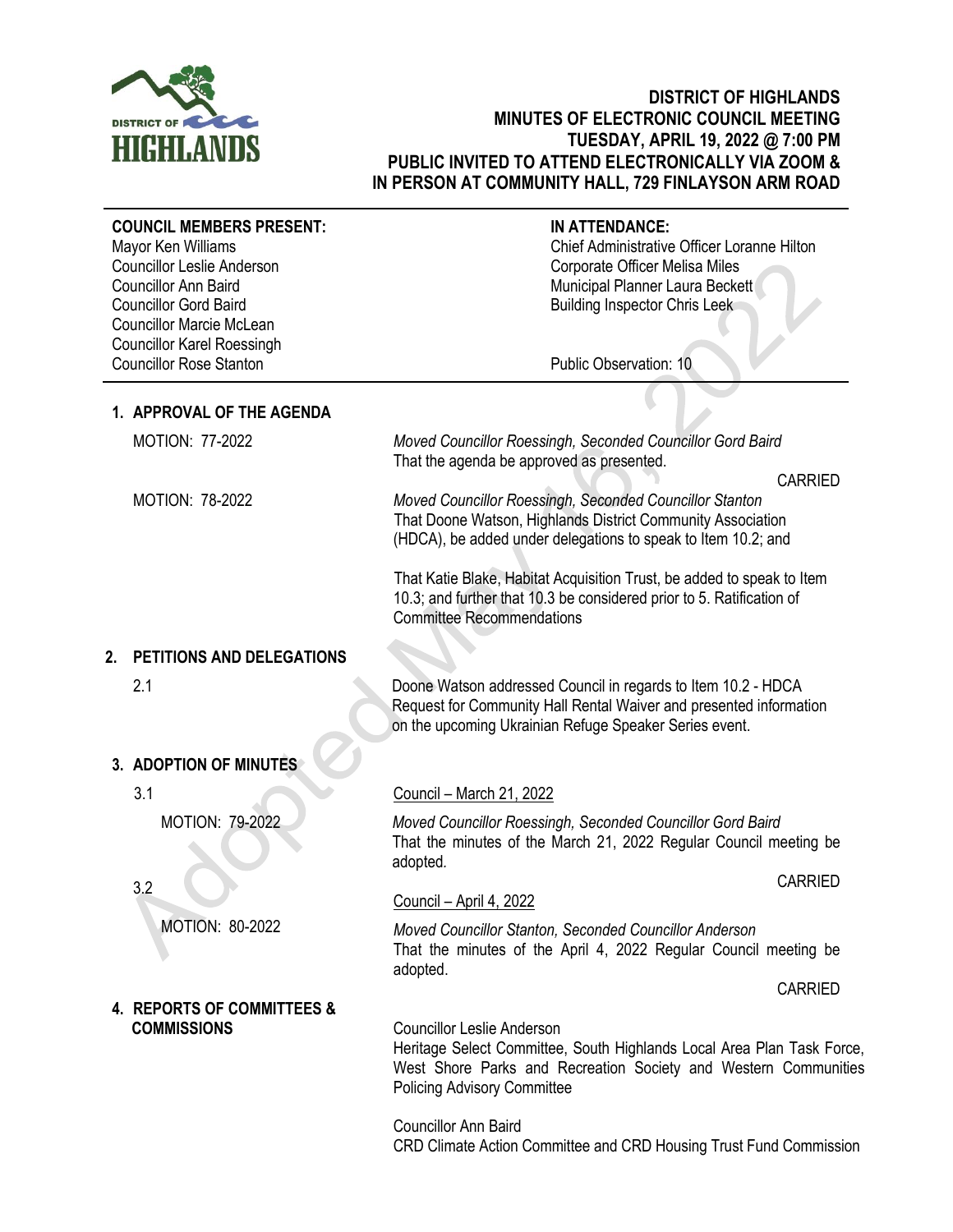### Councillor Gord Baird

CRD Regional Water Supply Commission and CRD JDF Water Distribution Commission, and Sustainable Land Use Select Committee

SLUSC met March 23<sup>rd</sup> to discuss the Staff report on the Step Code. Mr. Leek was in attendance. The committee understood that commentary was sought from them and not a recommendation. They recognize that commentary is not allowed in the minutes therefore thought it best to have the council liaison share the commentary in my report to council, and they express their preference in relation to the options presented by staff. I have summarized the discussion that took place, and had it reviewed for accuracy by the Chair of SLUSC.

### Discussion:

Can we regulate building size to decrease the carbon footprint? If budgetary considerations are influencing building, then higher step would influence smaller building size. Owners would still build out to their maximum budget, but that would result in a more efficient and smaller home.

If a higher step leads to smaller footprints, then the smaller footprint could offset the potentially higher carbon footprint of the more efficient building. It would be valuable to have a report that looked at the building cost and carbon footprint of conventional home across three scenarios (i.e. standard building, that same building at step 3, and again at step 4) • How many new residential and commercial buildings are anticipated (leads back to the question of maximum build-out in the Highlands that Councillor Ann Baird brought up).

• Builders in the area are becoming very familiar with advanced building types, likely not an issue over access of skilled trades in our region.

SLUSC Members unanimously voted their preference to push to the higher end of the step code and be out ahead of the curve.

Links requested by SLUSC on carbon footprint of building: Chris Magwood - Embodied Carbon resources - PDF of Masters thesis Chris Magwood - VIDEO - Introduction to embodied carbon Build Carbon Neutral Living Building Zero Carbon Certification Living Building Zero Energy **Certification** Canadian Green Building Council Zero Carbon Building Standard and Program Builders for Climate Action - Carbon-positive resources City of Vancouver - Zero Emission Building policy

Councillor Marcie McLean

Coexisting with Carnivores Alliance and Greater Victoria Family Court and Youth Justice Committee

Councillor Karel Roessingh

Capital Region Emergency Services Telecommunications (CREST), CRD Arts and Greater Victoria Public Library Board

Councillor Rose Stanton Emergency Planning, Social Sustainability Select Committee, and Inter-Municipal Advisory Committee on Disability Issues

Mayor Williams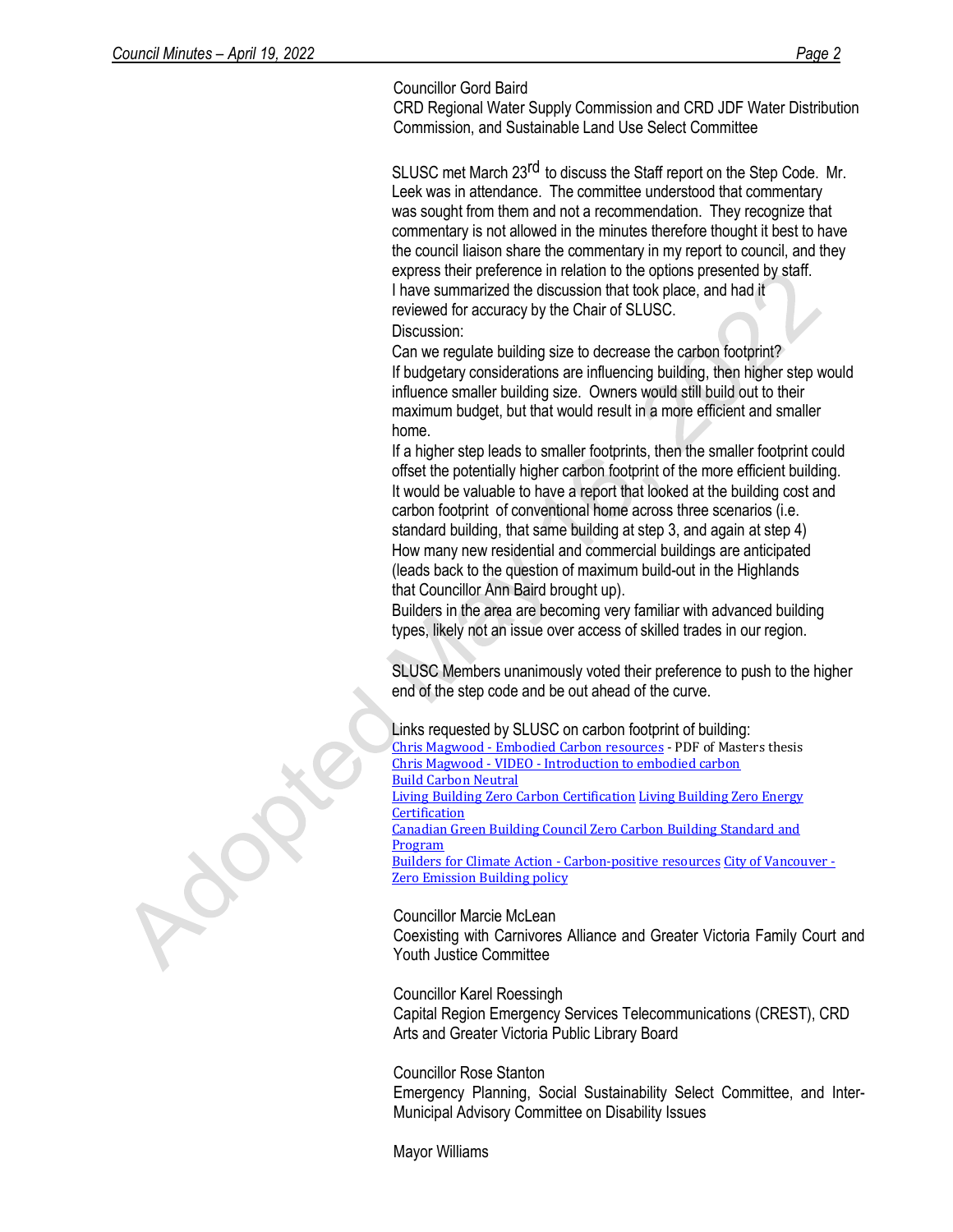# **Thurs. March 24th, 2022 Municipal Finance Authority of BC AGM**

Members of MFABC met at the Hotel Grand Pacific for our Annual General Meeting. The MFA provides long term capital financing to all of BC's municipalities, regional districts, regional hospital districts, ECOMM and CREST. In 2021, the MFA issued \$1,925,000,000 in Bonds. This is the largest single year issuance. Total dollar value of all bonds issued since 1970 is \$22,375,000,000.

The meeting featured four information sessions:

Session 1) Chief Economist of BMO, Douglas Porter provided a geopolitical outlook on 2022 with warnings of increasing volatility due to the Russian sanctions and uncertainty of supply chains during the continuing pandemic. China is experiencing a new COVID breakout. Basically inflation is up and growth is down. Look for interest rates to continue to rise this summer.

Session 2) MFA CEO, Peter Urbanc led a discussion on Diversified Multiasset Class pooled investment funds (DMAC). All strategies in the DMAC are managed using ESG integration (environmental, social, governance). 3 out of the 8 of the DMAC strategies use a fossil free screen.

Session 3) This was a roundtable on the challenges of technology for local governments. Items discussed were cyber security, cyber attacks and IT collaboration with other local governments.

Session 4) MFA Portfolio Manager, Andrew Sweeney held a forum on the MFA's approach to responsible investing. The MFA has been working to improve disclosures and improving impact measurement reporting metrics for green and socially responsible projects.

MFA Chair Malcolm Brodie and the trustees were all re-elected.

## **Wed. March 30th, CRD Environmental Services Committee**

The ESC recommended to the board that staff return to the committee in June with the financial implications, timing and resource requirements to trial the beneficial use of construction, demolition, renovation waste for existing biosolid thermal processing proponents. The Township of Esquimalt is looking into an Integrated Resource Management gasification solution to process their municipal waste and is working with CRD staff.

The ESC also received a report on the curbside recycling program that has finally returned to normal after being disrupted by the atmospheric storms, snow and pandemic induced staff shortages.

## 10.3 Report, Municipal Planner, March 29, 2022 (RZ-01-21) **RE: INTRODUCTORY REPORT: APPLICATION RZ-01-21 – 499 MILLSTREAM LAKE ROAD**

Katie Blake, (HAT) and the applicant addressed Council and provided the following comments:

• Applying for a rezoning with the forested portions of the property remaining in Managed Forest classification, as indicated in their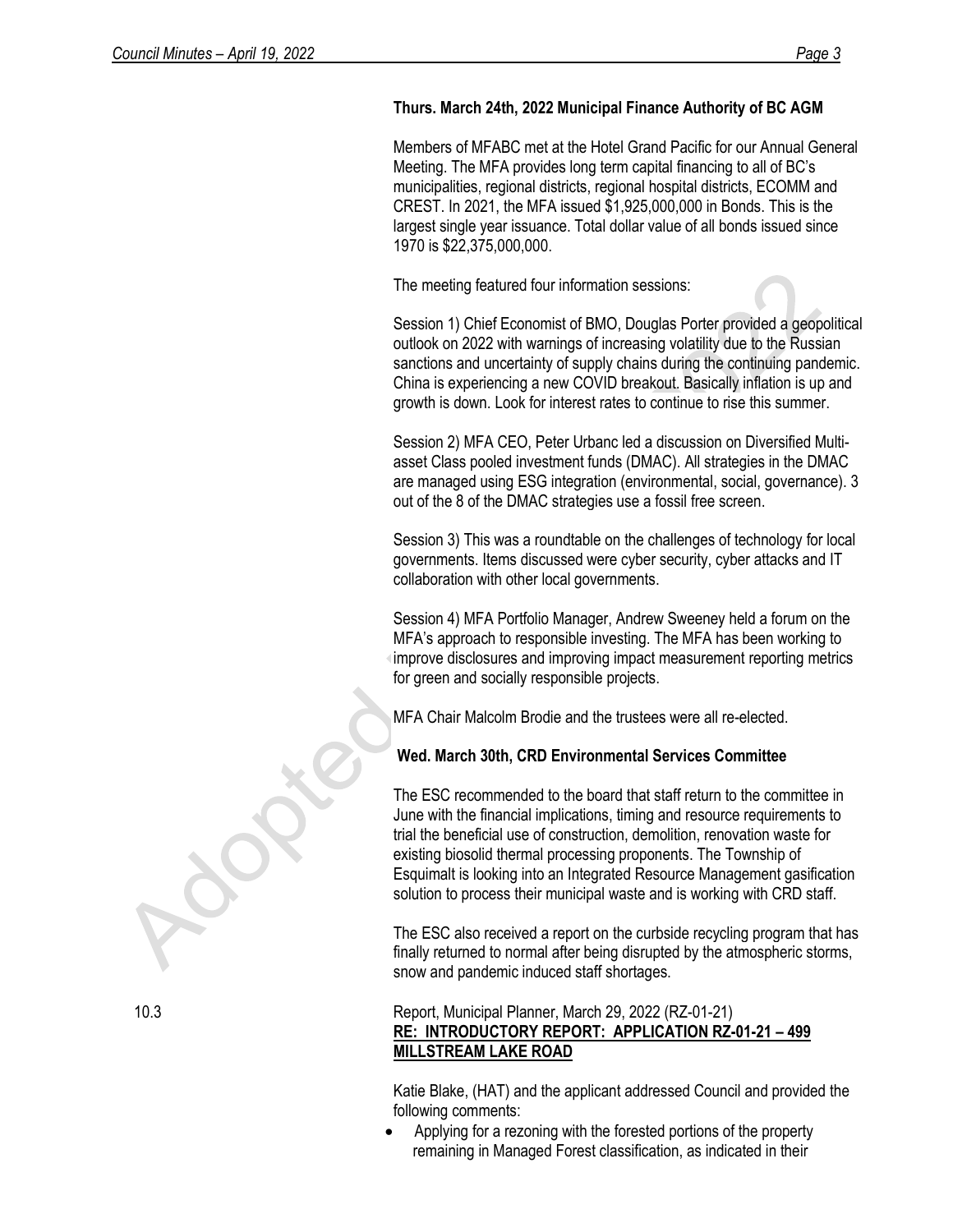application. The OCP designation over the entire property would be a CD Zone.

- Proposal includes 7 residential lots over 222 acres, yielding an average of 30 acre minimum per lot. This zoning density is significantly lower than many of the surrounding lots and equal to the lowest zoning density in the District. Over 60% of the land will be protected through an eco-forestry covenant which puts eco-system health as the basis for forest management decisions.
- Of the 7 residential lots, 3 have existing primary dwellings. One new lot would require a new driveway. All but one lot have other existing access. One lot has no cleared area for a house and 2 have house sites with partial clearing. The remainder have existing houses or have been previously cleared for pasture. Four of the residential lots would likely have a Residential provincial land classification. The other 3 lots with significant forest cover would likely have a split Residential/Managed Forest classification. Land classification is provincially designated so would not be determined until after rezoning.
- The Private Managed Forest Act prohibits local governments from limiting activity on land classified as Managed Forest. Conservation covenant, therefore cannot be part of the rezoning process nor can the District be a signatory of the covenant. Preliminary legal review indicates that an eco-forestry covenant between ourselves and Habitat Acquisition Trust (HAT) would not be invalidated by the Act.
- The applicants have committed many hours and significant funds on the drafting of an eco-forestry covenant which will be applied to the forested lots (#'s 8-12). HAT has the experience and resources to monitor and enforce the covenant, and a long term plan for transfer of covenants to another conservation organization should HAT be longer be able to act as the covenant holder. Costs of ensuring protection of the covenant would not fall to the District.
	- The best means of preserving the historically significant Mitchell Cottage is to grandfather it as a secondary dwelling. Income generated from rental of the house would provide a means for maintenance to continue. Its continued designation as a primary dwelling would likely mean it would be decommissioned and maintenance would cease. The application seeks to grandfather two other small existing residences as accessory dwellings. As accessory dwellings, the 3 above mentioned residences would continue to contribute to Highlands' affordable housing stock. (OCP 8.1(2)).
- The applicant advised that they are committed to working collaboratively with the District to come to a mutually beneficial outcome for this rezoning.

*Moved Councillor Roessingh, Seconded Councillor Gord Baird* That the application be referred to the Heritage Select Committee and the Sustainable Land Use Select Committee for each to recommend to Council whether it supports or does not support the application based on each select committee's mandate. The committee's mandate.

MOTION: 81-2022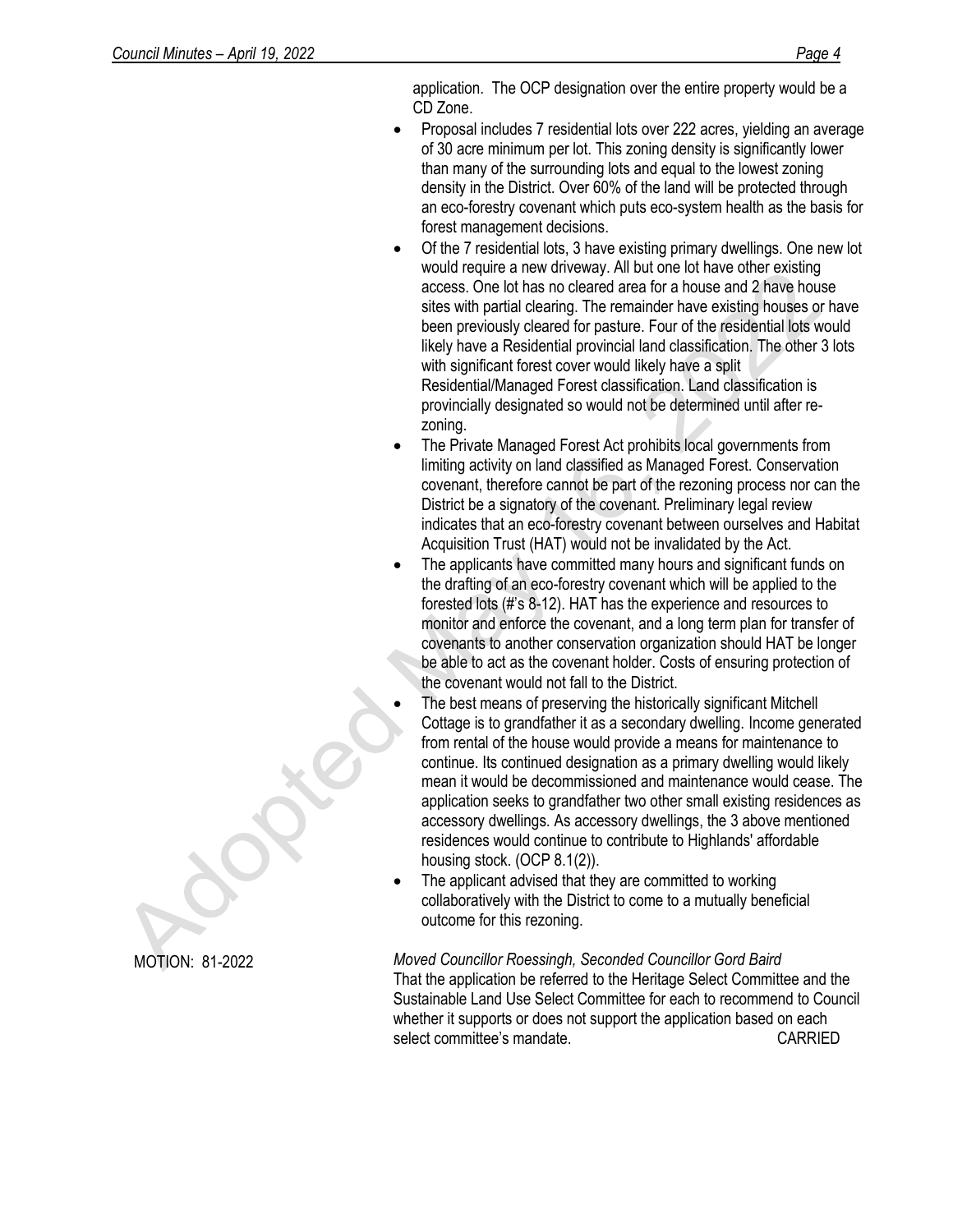# **5. RATIFICATION OF COMMITTEE RECOMMENDATIONS**

| 5.1                    | Special Committee of the Whole - March 28, 2022<br><b>RE: COVID-19 SAFE RESTART GRANT - ALLOCATION FOR ROSS</b><br><b>DURRANCE ROAD PATCHING</b> (1855.38 / 5400.13)                                                                                                                                                                                                                          |                                   |  |
|------------------------|-----------------------------------------------------------------------------------------------------------------------------------------------------------------------------------------------------------------------------------------------------------------------------------------------------------------------------------------------------------------------------------------------|-----------------------------------|--|
| <b>MOTION: 82-2022</b> | Moved Councillor Roessingh, Seconded Councillor Stanton<br>That the use of \$16,780 of the COVID-19 Safe Restart Grant be<br>approved for patching to Ross Durrance Road in the vicinity of the Mt.<br>Work Park access.                                                                                                                                                                      | <b>CARRIED</b>                    |  |
| 5.2                    | Committee of the Whole - April 11, 2022<br>RE: GRANT IN AID FUNDING (1850.02.22)                                                                                                                                                                                                                                                                                                              |                                   |  |
|                        | Councillor Stanton declared a perceived conflict of interest due to a<br>personal relationship with a Director on the Highland Heritage Park<br>Society and left the meeting at 8:01 p.m.                                                                                                                                                                                                     |                                   |  |
| MOTION: 83-2022        | Moved Councillor Gord Baird, Seconded Councillor Ann Baird<br>That the Highland Heritage Park Society be awarded \$3000 in grant in<br>aid funding for 2022.                                                                                                                                                                                                                                  | <b>CARRIED</b>                    |  |
|                        | Councillor Stanton returned to the meeting at 8:01 PM                                                                                                                                                                                                                                                                                                                                         |                                   |  |
| <b>MOTION: 84-2022</b> | Moved Councillor Gord Baird, Seconded Councillor Stanton<br>That the following be awarded as follows with West Shore RCMP being<br>increased to \$1500:                                                                                                                                                                                                                                       |                                   |  |
|                        | <b>Highland Heritage Park Society</b>                                                                                                                                                                                                                                                                                                                                                         | \$3000                            |  |
|                        | <b>Highlands District Community Association</b><br><b>Highland Parks and Recreation Association</b>                                                                                                                                                                                                                                                                                           | \$3000<br>\$2000                  |  |
|                        | <b>West Shore Arts Council</b>                                                                                                                                                                                                                                                                                                                                                                | \$500                             |  |
|                        | Royal Canadian Legion - Prince Edward #91                                                                                                                                                                                                                                                                                                                                                     | \$1000                            |  |
|                        | Peninsula Streams Society                                                                                                                                                                                                                                                                                                                                                                     | \$1000                            |  |
|                        | Intermunicipal Advisory Committee on Disability Issues \$200                                                                                                                                                                                                                                                                                                                                  |                                   |  |
|                        | NEED2 Suicide Prevention Education and Support                                                                                                                                                                                                                                                                                                                                                | \$500                             |  |
|                        | Capital Region Food and Agriculture Initiatives                                                                                                                                                                                                                                                                                                                                               |                                   |  |
|                        | Round Table<br>West Shore RCMP                                                                                                                                                                                                                                                                                                                                                                | \$500<br>\$1500                   |  |
|                        | <b>Habitat Acquisition Trust</b>                                                                                                                                                                                                                                                                                                                                                              | \$1000                            |  |
|                        |                                                                                                                                                                                                                                                                                                                                                                                               | <b>CARRIED</b>                    |  |
|                        |                                                                                                                                                                                                                                                                                                                                                                                               | With Councillor Ann Baird Opposed |  |
| 5.3                    | Committee of the Whole - April 11, 2022<br><b>RE: BC ENERGY STEP CODE IMPLEMENTATION (3800.01)</b>                                                                                                                                                                                                                                                                                            |                                   |  |
| <b>MOTION: 85-2022</b> | Moved Councillor Gord Baird, Seconded Councillor Ann Baird<br>That staff prepare a report on the implications of implementing the<br>following BC Step Code approach:<br>Require Step 3 as a condition for new standard (Part 9) residential<br>buildings less than 75 m <sup>2</sup><br>Require Step 4 as a condition for new standard (Part 9) residential<br>buildings 75 $m2$ to 300 $m2$ |                                   |  |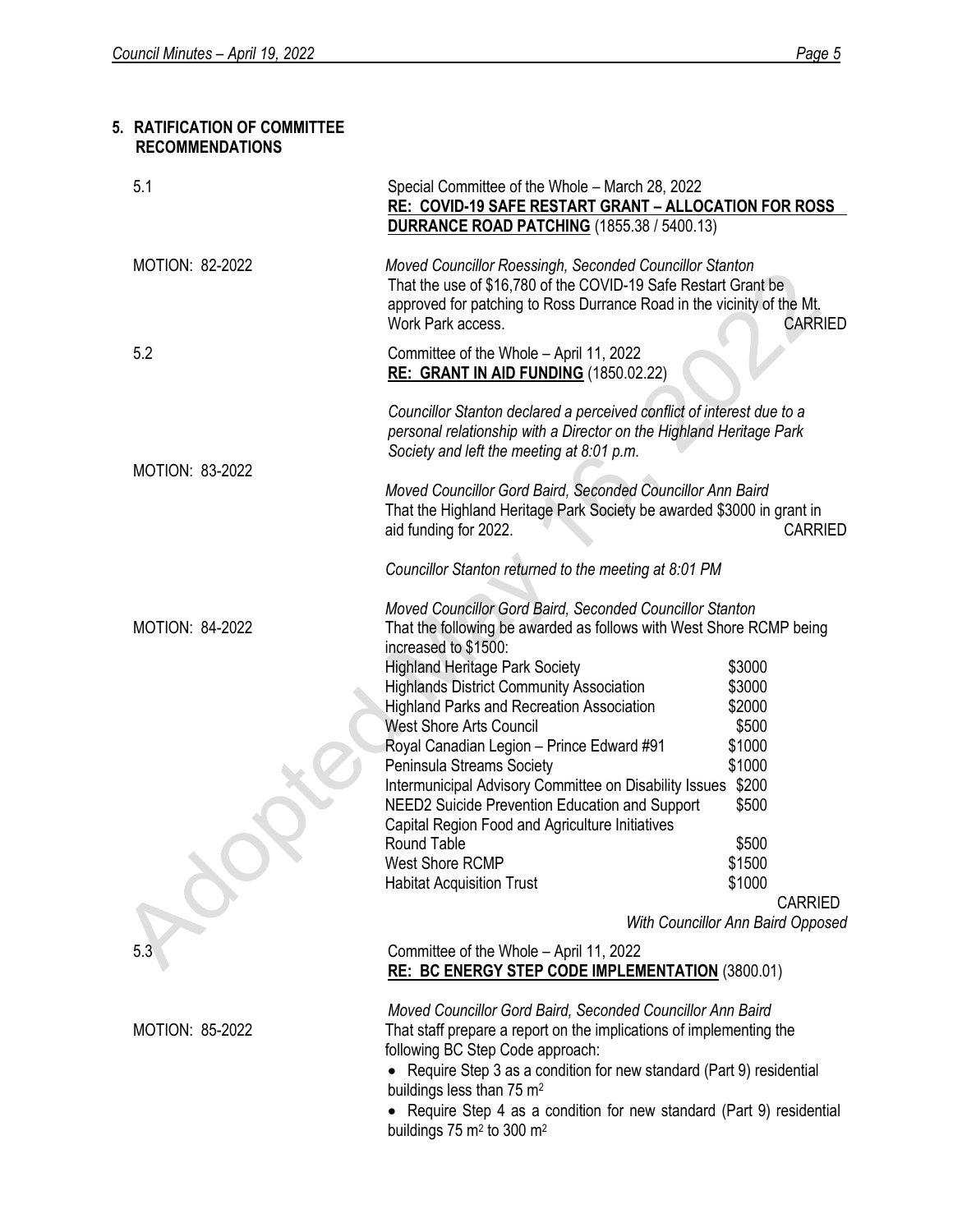| 5.4<br><b>MOTION: 86-2022</b>        | • Require Step 5 as a condition for new standard (Part 9) residential<br>buildings greater than 300 m <sup>2</sup> including alignment with applicable District<br>of Highlands bylaws, Provincial legislation, and incorporation of Low<br>Carbon Energy Systems (LCES) incentives.<br><b>CARRIED</b><br>Committee of the Whole - April 11, 2022<br><b>RE: HERITAGE SELECT COMMITTEE (0540.20)</b>                                                                                                                                                                                                                                                                                           |
|--------------------------------------|-----------------------------------------------------------------------------------------------------------------------------------------------------------------------------------------------------------------------------------------------------------------------------------------------------------------------------------------------------------------------------------------------------------------------------------------------------------------------------------------------------------------------------------------------------------------------------------------------------------------------------------------------------------------------------------------------|
|                                      | Moved Councillor McLean, Seconded Councillor Anderson<br>That the Heritage Select Committee 2022 Work Plan be approved as<br>presented.<br><b>CARRIED</b>                                                                                                                                                                                                                                                                                                                                                                                                                                                                                                                                     |
| 5.5<br>MOTION: 87-2022               | Committee of the Whole - April 11, 2022<br><b>RE: FIVE YEAR FINANCIAL PLAN 2022-2026 (1700.26)</b>                                                                                                                                                                                                                                                                                                                                                                                                                                                                                                                                                                                            |
|                                      | Moved Councillor Stanton, Seconded Councillor Anderson<br>That staff be directed to bring forward a Financial Plan Bylaw and Tax<br>Rates Bylaw to the May 2, 2022 Council meeting based on current tax<br>policy and draft budget.<br><b>CARRIED</b>                                                                                                                                                                                                                                                                                                                                                                                                                                         |
| <b>6. INTRODUCTION OF LATE ITEMS</b> |                                                                                                                                                                                                                                                                                                                                                                                                                                                                                                                                                                                                                                                                                               |
| 7. UNFINISHED BUSINESS               |                                                                                                                                                                                                                                                                                                                                                                                                                                                                                                                                                                                                                                                                                               |
| 8. CORRESPONDENCE                    |                                                                                                                                                                                                                                                                                                                                                                                                                                                                                                                                                                                                                                                                                               |
| 8.1                                  | Correspondence, Alistair MacGregor, MP, March 17, 2022 (0110.20)<br>RE: BILL C-216, THE HEALTH-BASED APPROACH TO SUBSTANCE<br><b>USE ACT</b>                                                                                                                                                                                                                                                                                                                                                                                                                                                                                                                                                  |
| <b>MOTION: 88-2022</b>               | Moved Councillor Roessingh, Seconded Councillor Stanton<br>That Council direct staff to have a letter of support sent to Alistair<br>MacGregor's office.<br><b>CARRIED</b>                                                                                                                                                                                                                                                                                                                                                                                                                                                                                                                    |
| 9. BYLAWS                            |                                                                                                                                                                                                                                                                                                                                                                                                                                                                                                                                                                                                                                                                                               |
| <b>10. NEW BUSINESS</b>              |                                                                                                                                                                                                                                                                                                                                                                                                                                                                                                                                                                                                                                                                                               |
| 10.1                                 | Report, Corporate Officer, March 29, 2022 (8100.20)<br>RE: VICTORIA CYCLING ASSOCIATION - CYCLING RACE REQUEST                                                                                                                                                                                                                                                                                                                                                                                                                                                                                                                                                                                |
| <b>MOTION: 89-2022</b>               | Moved Councillor Stanton, Seconded Councillor Roessingh<br>That Council approve the cycling races hosted by the Victoria Cycling<br>Association and occupancy of Millstream and Caleb Pike Roads as listed<br>below:<br>•Sunday, April 10, 2022 - 10:00 AM to 1:30 PM<br>•Sunday, May 1, 2022 - 10:00 AM to 1:30 PM<br>•Wednesday, May 11, 2022 - 5:30 PM to 8:00 PM<br>•Wednesday, June 29, 2022 - 5:30 PM to 8:00 PM<br>subject to the Event Organizer entering into a Public Property Occupancy<br>Agreement, substantially as shown attached to the report of the Corporate<br>Officer dated March 29, 2022; and<br>That the Corporate Officer be authorized to execute such agreement on |

behalf of the District of Highlands.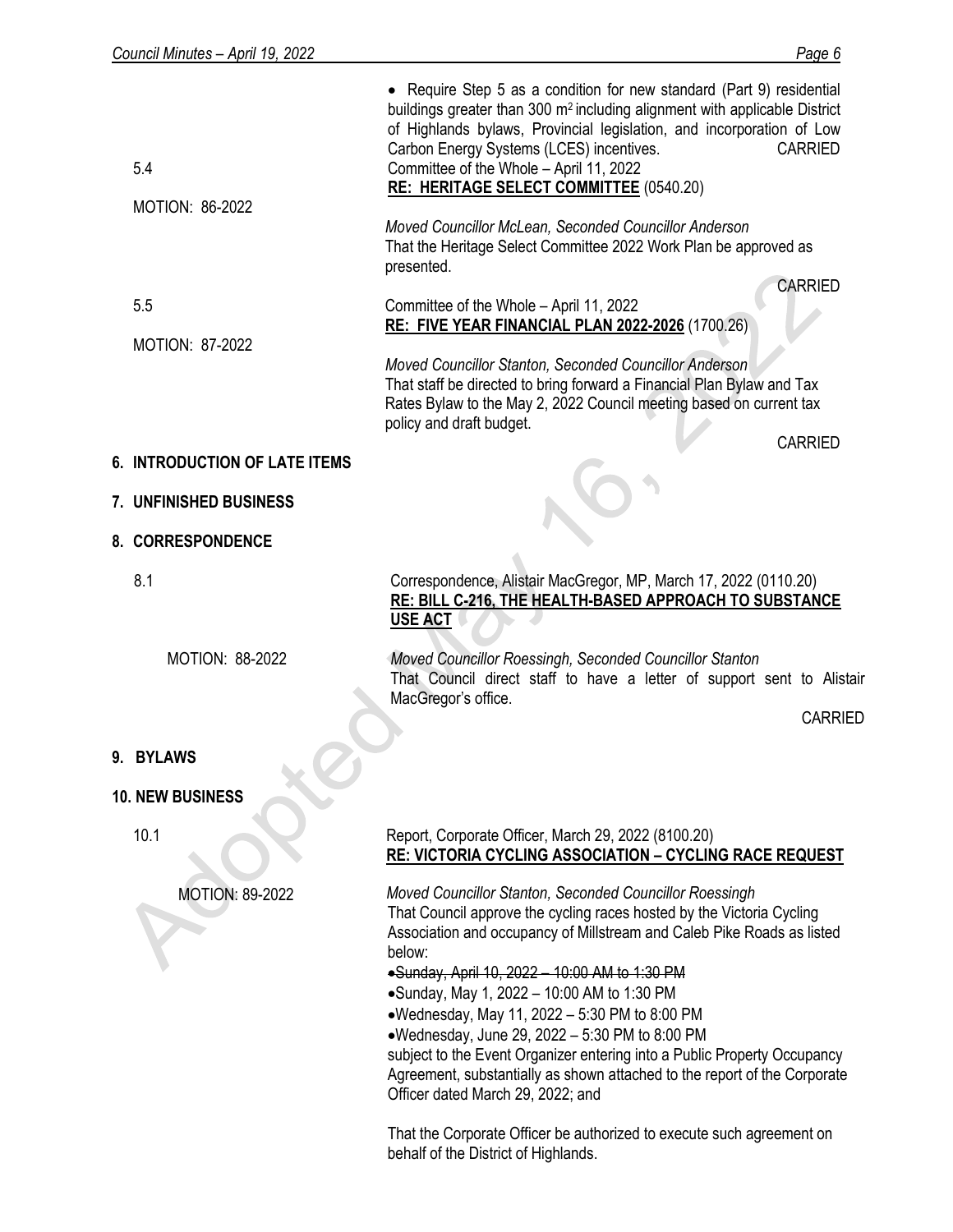| 10.2 |                             | Report, Corporate Officer, March 30, 2022 (7900.03)<br>RE: COMMUNITY HALL RENTAL WAIVER REQUEST - HIGHLANDS<br><b>DISTRICT COMMUNITY ASSOCIATION</b>                                                                                                                                                                                                                    |                 |
|------|-----------------------------|-------------------------------------------------------------------------------------------------------------------------------------------------------------------------------------------------------------------------------------------------------------------------------------------------------------------------------------------------------------------------|-----------------|
|      | <b>MOTION: 90-2022</b>      | Moved Councillor Stanton, Seconded Councillor Roessingh<br>That Council approve the rental waiver for a 3 hour (\$175 – $\frac{1}{2}$ day rental<br>rate) rental by the Highlands District Community Association for a<br>community workshop on April 27, 2022 with the HDCA being charged for<br>insurance (\$10), refundable security deposit (\$100) and caretaking. | Motion DEFEATED |
|      |                             | With Mayor Williams and Councillors' Anderson, Ann Baird, Roessingh being                                                                                                                                                                                                                                                                                               | Opposed         |
|      | <b>MOTION: 91-2022</b>      | Moved Councillor Ann Baird, Seconded Councillor Stanton<br>That Council approve the rental waiver for a 3 hour rental by the Highlands<br>District Community Association for a community workshop on April 27, 2022<br>with all fees being waived.                                                                                                                      |                 |
|      |                             |                                                                                                                                                                                                                                                                                                                                                                         | <b>CARRIED</b>  |
|      | <b>MOTION: 92-2022</b>      | Moved Councillor McLean, Seconded Councillor Stanton<br>That the Community Hall Rental Rates and Use Policy and Community<br>Hall Rental Subsidized Rates Policy come forward to Council for review.                                                                                                                                                                    | <b>CARRIED</b>  |
| 10.3 |                             | Considered prior to 5.1 as per Council resolution.                                                                                                                                                                                                                                                                                                                      |                 |
| 10.4 |                             | Report, Municipal Planner, April 11, 2022 (6480.20)<br>RE: REFERRAL - COLWOOD OCP AMENDMENT                                                                                                                                                                                                                                                                             |                 |
|      | MOTION: 93-2022             | Moved Councillor Anderson, Seconded Councillor Ann Baird<br>That a reply of "no objections," regarding Colwood Official Community<br>Plan Bylaw No. 1700, 2018 Amendment Bylaw No. 1700-05 (2021<br>Housekeeping Amendments) be provided to Colwood City Hall.                                                                                                          | <b>CARRIED</b>  |
| 10.5 |                             | Report, Corporate Officer, April 12, 2022 (0530.01)<br><b>RE: IN-PERSON COUNCIL MEETINGS</b>                                                                                                                                                                                                                                                                            |                 |
|      | <b>MOTION: 94-2022</b>      | Moved Councillor McLean, Seconded Councillor Gord Baird<br>That staff bring forward a potential amendment to the Council Procedure<br>Bylaw to consider a hybrid model for Council meetings;<br>and that in the interim, members of Council continue to meet<br>electronically.                                                                                         |                 |
|      | <b>11. NOTICE OF MOTION</b> | Councillor Roessingh introduced the following Notice of Motion:                                                                                                                                                                                                                                                                                                         | <b>CARRIED</b>  |
|      |                             | "That consideration for a non-statutory climate reserve fund from annual<br>surplus as available with a target of \$100K over 10 years be included in<br>the upcoming Highlands Reserves & Surplus Policy review".                                                                                                                                                      |                 |

**12. MOTION TO MOVE IN CAMERA**